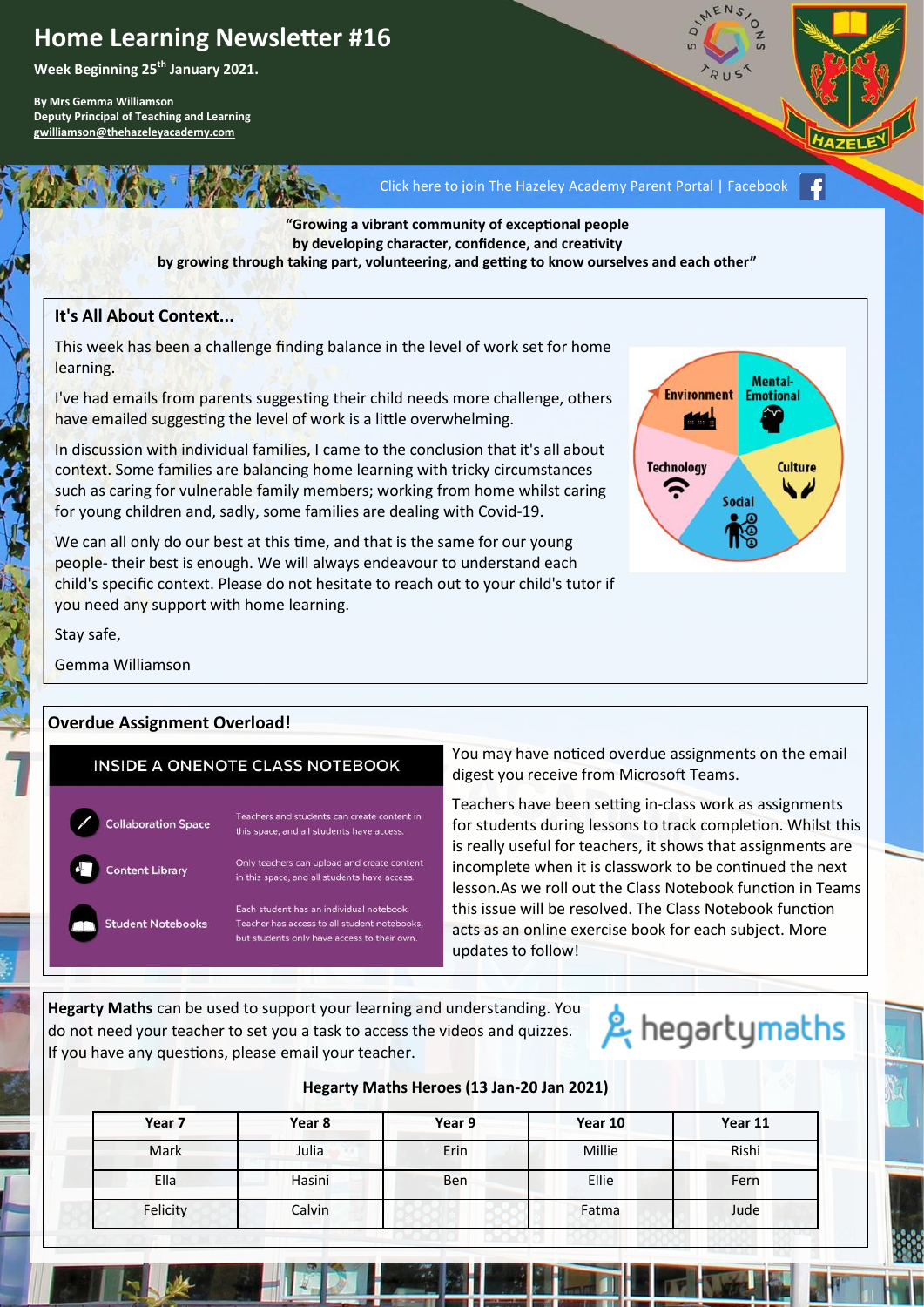#### **"Think Piece"**



During tutor time, Year 7, 8 and 9 students will be discussing a weekly 'think piece'.

Next week will be a discussion on the history of Milton Keynes and the Concrete Cows.

Please support your son/daughter by discussing your understanding of Milton Keynes, your experiences of how the city has changed over time or why not even have a walk over to see the famous Cows?

There is an optional task for the students to complete this week, any questions please do not hesitate to email: [llazenby@thehazeleyacdemy.com](mailto:llazenby@thehazeleyacdemy.com)

#### **The BBC Young Writers' Award with Cambridge University**

We have an excellent pedigree of students engaging in creative writing at Hazeley. Only last week a group of Year 9 students were selected to be published in an anthology of mini-sagas. Creative writing builds confidence, imagination and creative expression.

The BBC has teamed up with Cambridge University to launch their annual Young Writers competition. It is open to all young people in the UK aged between 14-18 years to submit stories of up to 1,000 words. Full information can [be found here!](https://www.bbc.co.uk/programmes/articles/Tj4MhhtbzJC2Xf6pgpb09R/2021-bbc-young-writers-award-open-for-submissions)

# **Δ**cceler8

In June 2020, the 5 Dimensions Trust successfully set up the **Accelerate Tuition company.**

The team went on to recruit and train 20 tutors to meet individual needs outside of the remote learning provision. To date the team has delivered over 500+ addition hours of learning to the children of both The Hazeley Academy and Shenley Brook End school.

If you are interested in tuition delivered by a quality team that is in tune with the government's changes to exam specifications. Please get in touch via **[acceler8tutorsadmin@5dimensionstrust.com.](mailto:acceler8tutorsadmin@5dimensionstrust.com)**

**Parental testament: "The 1 to 1 session's with the Acceler8 tutors have allowed Jessenia to become more confident in asking questions, enabling her to understand the topics covered much better. She has also become more confident in relaying her understanding - this in return has improved her quality of work. Thank you Acceler8 tutors!"**



**BBC** 

Young Writers' Award 2021 with Cambridge University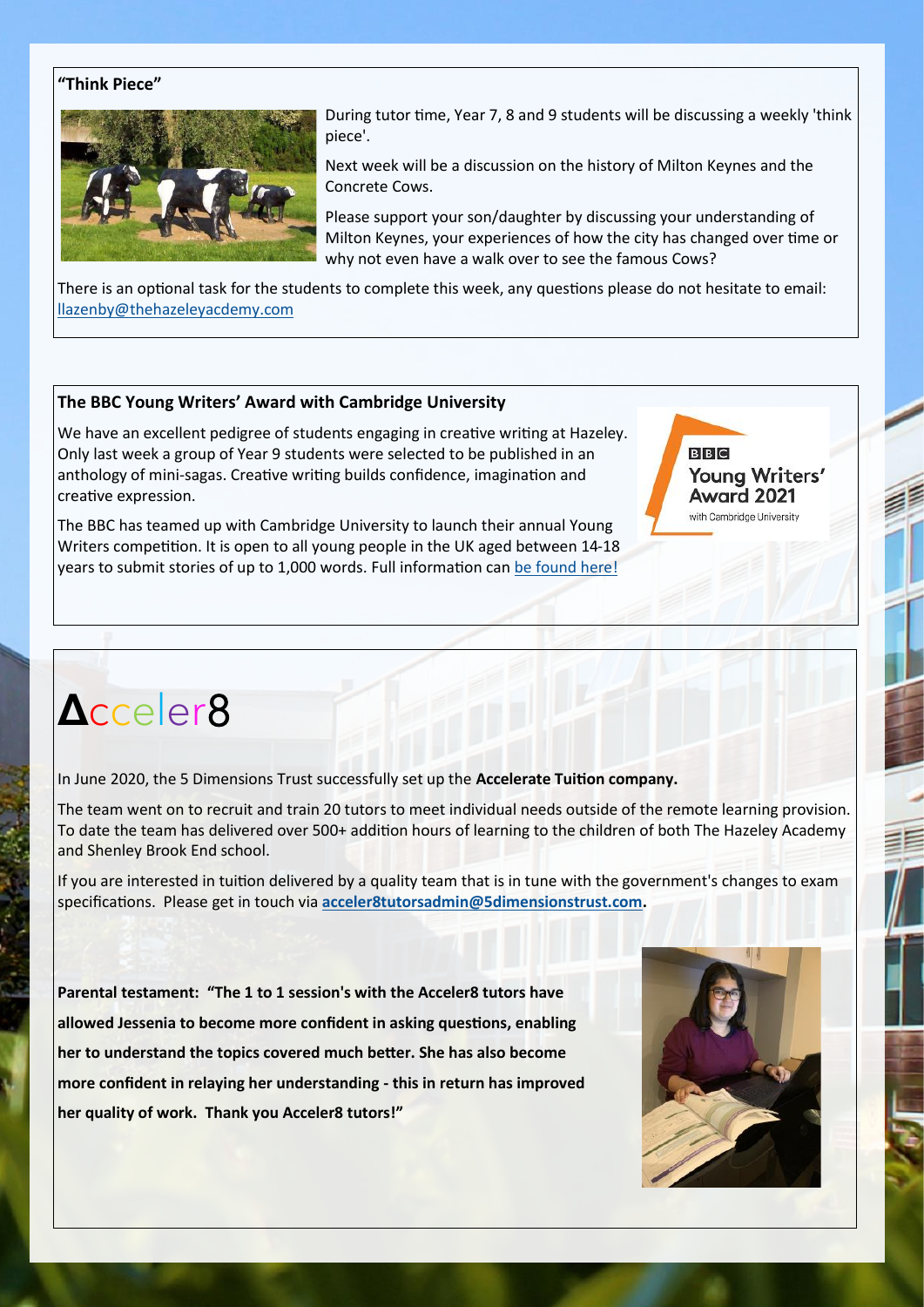# **MK SEND Information Festival 2021**

#### **Thursday 4th February - Saturday 6th February**

#### **Theme: Support for SEND in the Virtual World**

MK SENDIAS Service and PACA MK (Parent Carer Forum) are jointly hosting this event for parents and carers of children and young people with a special educational need or disability, aged 0 - 25yrs. Please note this event is open to families who live in Milton Keynes. Professionals are welcome to join.

This free event will be held online this year. The event will be opened by the Mayor Councillor Andrew Geary on Thursday 4th February at 10am. The keynote speaker is Natasha Baker MBE, a British para-equestrian who won two gold medals at the London 2012 Summer Paralympics and three at the Rio 2016 Summer Paralympics. Opening and keynote speech will be live broadcasted (recording will be available for later viewing). All workshops will be delivered using Zoom or MS Teams.

Please book your tickets via Eventbrite:

[Milton Keynes SEND Information Festival 2021 Registration, Thu 4 Feb 2021 at 09:15 | Eventbrite](https://www.eventbrite.co.uk/e/milton-keynes-send-information-festival-2021-registration-131212709747)

For more information please visit <https://www.mksendinfoday.co.uk/>

#### **How to Support Anxious Online Learners—Free webinar**



Led by: Tom Vodden, parent and educator Date: Tuesday 26th January at 4pm GMT Aimed at: Parents and professionals from any country How to book: [Register here](https://creativeeducation.us19.list-manage.com/track/click?u=e2bfc705af9fc36e7ac5517f5&id=2e1964db83&e=5dd4ad07d0) to attend or to receive a recording The session will last about 60 minutes

**Other topics:** Browse all upcoming free webinars [here](https://creativeeducation.us19.list-manage.com/track/click?u=e2bfc705af9fc36e7ac5517f5&id=1d484db622&e=5dd4ad07d0)

filton Keynes Libraries

**Milton Keynes Library** Did you know the public library offers a click and collect service?

**CLICK and COLLECT** 



Click here for more information https://www.milton-[keynes.gov.uk/libraries/library](https://www.milton-keynes.gov.uk/libraries/library-community/click-collect)-community/click-collect



The committee members in all years groups have been working hard behind the scenes completing an environmental review of Hazeley and coming up with project ideas for our eventual return to school.

I would especially like to praise our deputy chair who has been absolutely amazing in communicating with, and organising, the other members without any prompting from me.

Currently they are thinking of small home projects or initiatives they could safely get involved with now - if anyone has any ideas or suggestions at all please do let me know.

Miss Snelson

[asnelson@thehazeleyacademy.com](mailto:asnelson@thehazeleyacademy.com)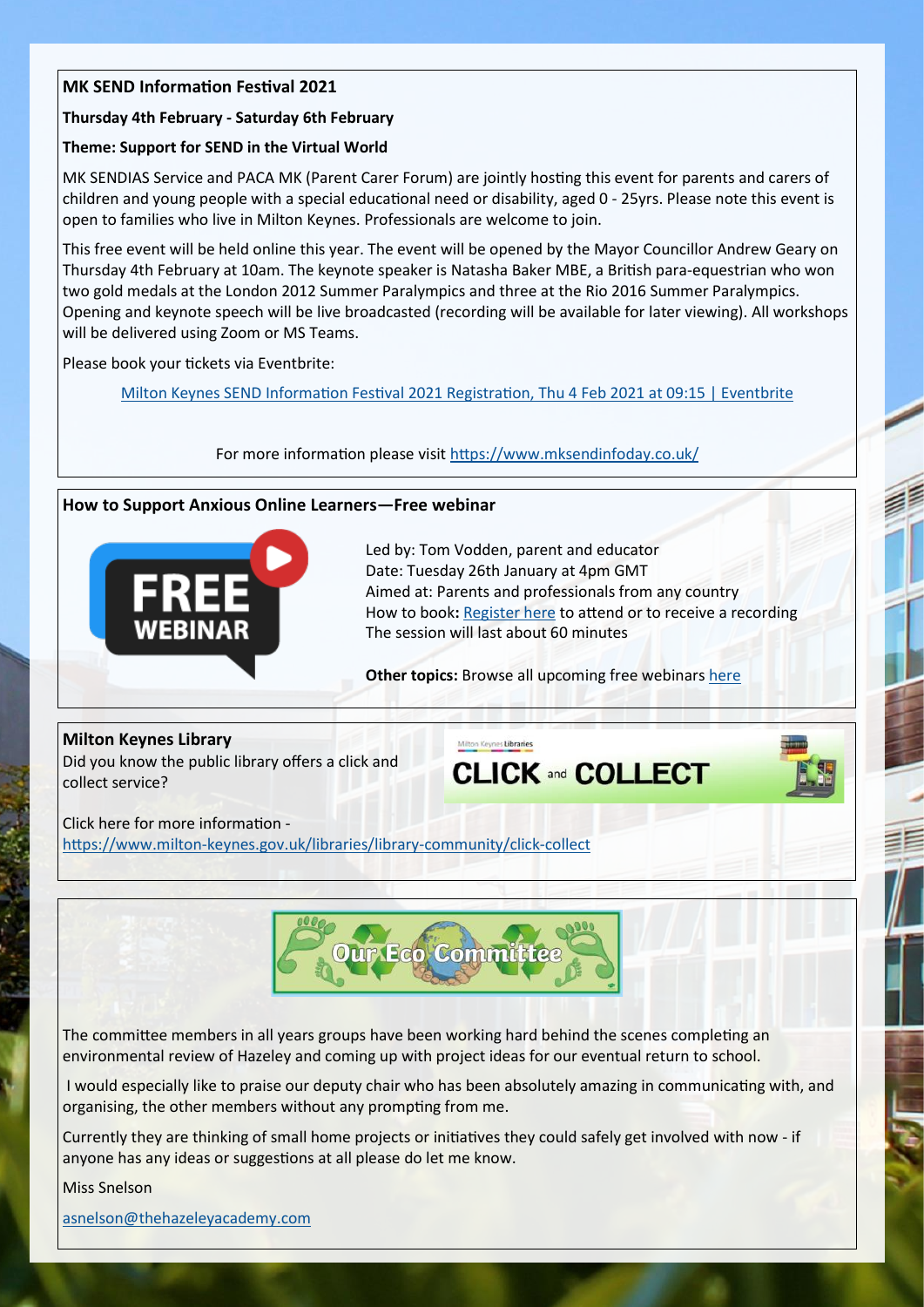# **Children's Mental Health Awareness Week**

1st - 7th February 2021 is Children's Mental Health Awareness Week. As such, the University of Leicester has partnered up with Medicine Calling to offer schools and colleges a range of free events and activities to support students to find out more about mental health and the range of exciting careers within it.

## **Thursday 4th February (5pm - 7:15pm)**

## **Y10 and Y11 Virtual Medicine Calling Careers Evening**

Do you have any students who are interested in finding out more about the exciting and rewarding careers in mental health? At this virtual event, students will find out more about different careers in medicine, nursing and psychology, by hearing from a range of professionals and taking part in workshops exploring the impact of Covid-19 on people's mental wellbeing.

## **Medicine Calling Talks in Schools and Colleges for Students in Y7 -Y13**

The Medicine Calling team would also love to come and speak to your students about the range of careers in mental health. They can arrange to deliver this talk virtually or face to face later in the term at a time that suits you. In this talk, students will understand the difference between psychology and psychiatry, hear from professionals working in mental health services, as well as find out what they need to enter these careers.

# **Gresham College Lectures**

Gresham College's free public lectures (running since 1597) will be continuing online in January 2021 until Easter. The lectures are delivered by world-class experts in fields ranging across the arts and sciences, and they include lec-turers like Professors Chris Whitty who is speaking about [Vaccination \(](http://app1.emailer-send.com/b1/el.php?SID=290397&STATID=38&LID=92&FID=H)[Vaccination \(gresham.ac.uk\)](https://www.gresham.ac.uk/lectures-and-events/vaccination) on 10 Feb, Edith Hall (Classics), Leslie Thomas QC (Law) and Joanna Bourke (Cultural History).

A great resource for developing subject knowledge and skills, careers advice, EPQ projects and UCAS statements. Click here for more info: [Schools and Colleges \(gresham.ac.uk\)](https://www.gresham.ac.uk/schools)

# **Inside Milton Keynes Council**

It's incredible to see how local communities have been pulling together to support each other- who says MK is souless?! Milton Keynes Council has created an update video to show how they are tackling the challenges of Covid-19. [Watch the video](https://www.youtube.com/watch?v=tkqjtluhljI&feature=youtu.be)  [here.](https://www.youtube.com/watch?v=tkqjtluhljI&feature=youtu.be)



# **And Finally…**

Communication is key.

We are all working together for the common goal of supporting our young people through lockdown.

You are not alone in this strange situation so please keep your feedback, comments and questions coming!

#### **Gemma Williamson**

Deputy Principal for Teaching and Learning

gwilliamson[@thehazeleyacademy.com](mailto:twhiteman@thehazeleyacademy.com)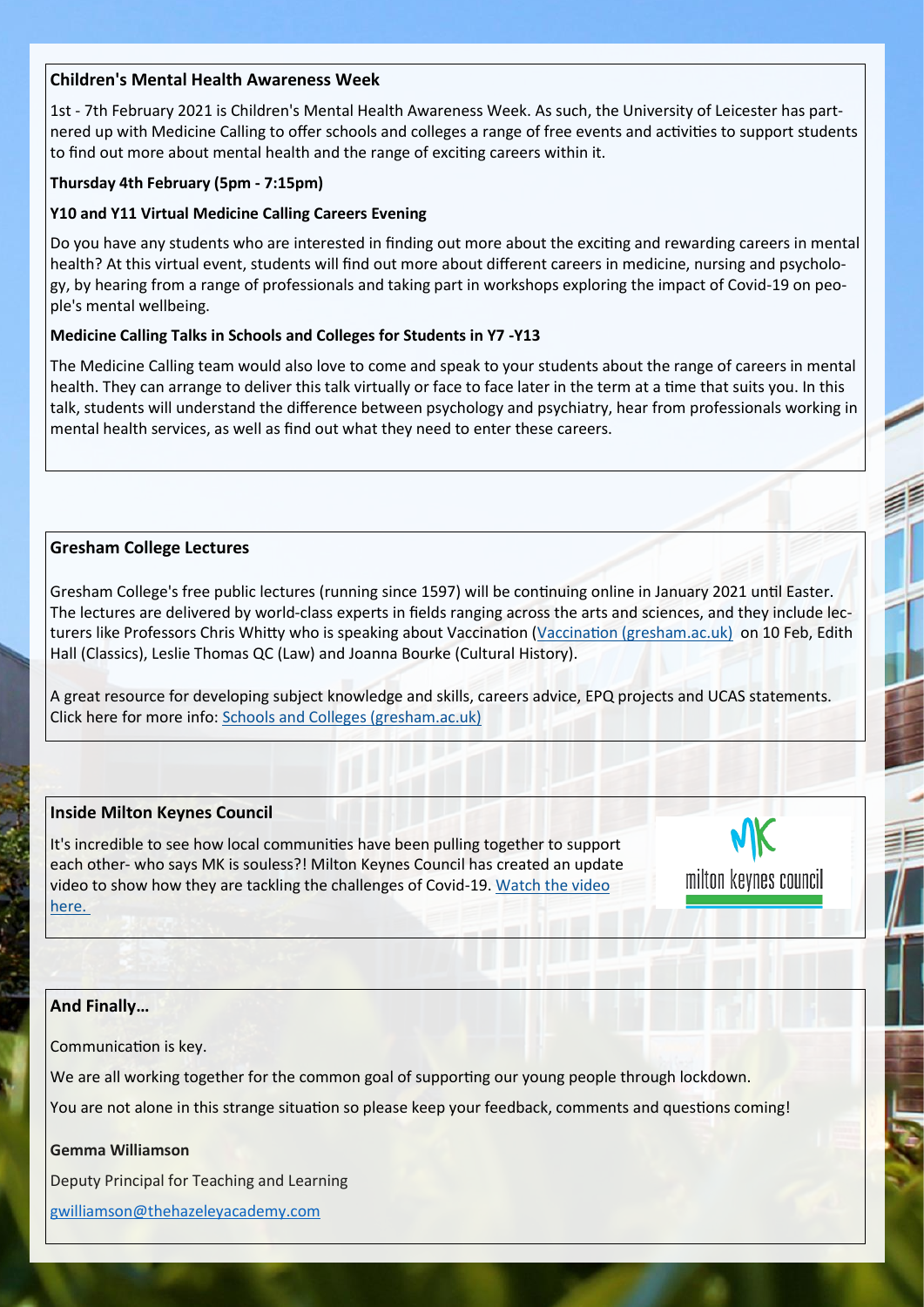

#### **Hazeley Wellbeing Weekly**

This section of the newsletter has been created to provide you with information, hints, tips and challenges to support your wellbeing during what can be an unsettling time for many during lockdown.

## **Staying connected**

Evidence shows that connecting with others and forming good relationships – with family, friends and the wider community – are all important for health and mental wellbeing. Building stronger, broader social connections in your life can increase your feelings of happiness and self-worth. Where possible, we all like to take time each day to be with family such as arranging a fixed time to eat dinner together, volunteering to help others or using video-chats to stay in touch with friends.

Emily in year 7 has been making face masks as part of her volunteering for her Cobra House charity and has raised £55 so far for the RSPCA – a really good way to stay connected, develop her confidence and creativity and help others!



Another excellent way to stay connected is to get involved in extra-curricular clubs after school and we are really pleased to be able to offer our new programme from week commencing 25 January. Please find the enrichment timetable here - [The Hazeley Academy](https://www.thehazeleyacademy.com/page/?title=Extra+Curricular&pid=56) - Extra Curricular . All of the clubs run between 3.30 - 4pm and students can access enrichment sessions via the HAZ - C Extra Curricular TEAMS folder which has all the different clubs listed in the channels inside the folder. We are delighted to welcome David Millett, the coach with MK Athletics Club, who will be doing his club on a Tuesday with years 7 and 8 with an 'all purpose warm up'.

If you need further details, please do not hesitate to contact the member of staff running the club – all relevant email addresses are listed.

#### **Life Skills PSHE update Spring term**

As part of Hazeley's Personal, Social, Health and Economic (PSHE) Education programme students will take part in Relationships, Sex and Health Education (RSHE) lessons. These lessons have been carefully planned to be relevant and appropriate to each year group.

Nowadays, there is a vast amount of information about relationships on the internet, on TV, in magazines, to which children and young people are exposed. If children are provided with timely and age-appropriate information about their bodies and relationships, they can make their transition into adolescence and adulthood with the confidence and knowledge to understand what is happening to them. They will also have the best chances of growing into confident and healthy adults able to make positive choices.

In February 2019, the Department for Education released new draft guidance for RSHE. This new guidance came into effect from September 2020 and all the information is on the school website - [The Hazeley Academy](https://www.thehazeleyacademy.com/page/?title=LIFE+SKILLS+PSHE&pid=46) - LIFE SKILLS [PSHE](https://www.thehazeleyacademy.com/page/?title=LIFE+SKILLS+PSHE&pid=46) but a brief overview is below for this term:

## **22 January**

|               | 8       | 9             | 10                        | 11                                           | 6th                                                |
|---------------|---------|---------------|---------------------------|----------------------------------------------|----------------------------------------------------|
| Cyberbullying | Careers | Cyberbullying | Positive<br>relationships | Sharing sexual<br>$images -$<br>keeping safe | Living in the<br>wider world -<br>workplace values |